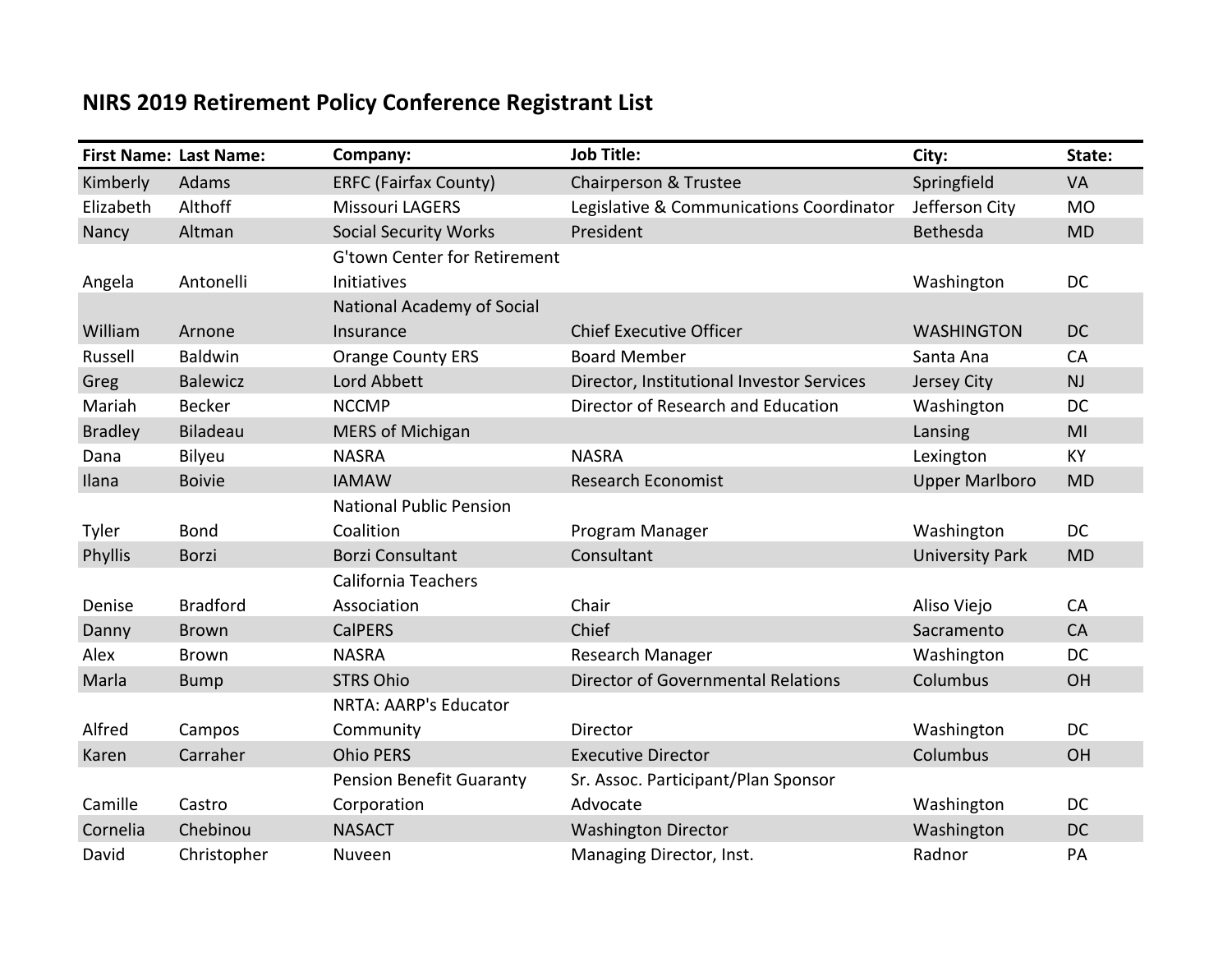|                |                | <b>Florida Public Pension</b>    |                                                       |                        |           |
|----------------|----------------|----------------------------------|-------------------------------------------------------|------------------------|-----------|
| Mj             | Chwalik        | <b>Trustees</b>                  | <b>Florida Public Pension Trustees Ass</b>            | Tallahassee            | FL        |
|                |                | Aon Hewitt Investment            |                                                       |                        |           |
| Michael        | Comstock       | Consulting                       | Partner                                               | Chicago                | IL        |
| Harry          | Conaway        | <b>Policy Futures Network</b>    | <b>Executive Director</b>                             | Washington             | <b>DC</b> |
| <b>Bob</b>     | Conlin         | <b>Wisconsin DETF</b>            | Secretary                                             | Madison                | WI        |
| Matthew        | Cook           | <b>Arnold Ventures</b>           | <b>Retirement Policy Manager</b>                      | Washington             | <b>DC</b> |
| Eyal           | Darmon         | Accenture                        | <b>Managing Director</b>                              | <b>DENVER</b>          | CO        |
| Owen           | <b>Davies</b>  | Accenture                        | Global Managing Director Pensions Practice Sacramento |                        | CA        |
| Steve          | Delaney        | <b>Orange County ERS</b>         | <b>CEO</b>                                            | Santa Ana              | CA        |
| Peter          | Dewar          | <b>Linea Solutions</b>           | <b>President of Linea Secure</b>                      | Santa Monica           | <b>CA</b> |
|                |                | <b>Pension Benefit Guaranty</b>  |                                                       |                        |           |
| Javier         | <b>Diaz</b>    | Corporation                      | Assoc. Participant/Plan Sponsor Advocate              | Washington             | <b>DC</b> |
| Tammy          | Dixon          | The Segal Company                | <b>Vice President and Actuary</b>                     | Washington             | <b>DC</b> |
| Alisa          | <b>Dobbins</b> | <b>CalSTRS</b>                   | Research Data Manager                                 | <b>West Sacramento</b> | CA        |
|                |                | <b>Pension Benefit Guaranty</b>  |                                                       |                        |           |
| Constance      | Donovan        | Corporation                      | Participant and Plan Sponsor Advocate                 | Washington             | <b>DC</b> |
| Dan            | Doonan         | <b>NEA</b>                       | <b>Sr. Pension Specialist</b>                         | Arlington              | VA        |
| Anthony        | Dote           | Lazard                           | <b>Managing Director</b>                              | <b>New York</b>        | <b>NY</b> |
| Adam           | Downs          | LIUNA                            |                                                       | Washington             | <b>DC</b> |
|                |                | Aon Hewitt Investment            |                                                       |                        |           |
| Kristen        | Doyle          | Consulting                       | Partner & Head of Public Funds                        | CHicago                | IL        |
|                |                | <b>National Public Pension</b>   |                                                       |                        |           |
| <b>Bridget</b> | Early          | Coalition                        | <b>Executive Director</b>                             | Washington             | <b>DC</b> |
| Anne           | Erkman         | <b>STRS Ohio</b>                 | Asst Director of Governmental Relations               | Columbus               | OH        |
| Elyse          | Eshelman       | <b>Economic Policy Institute</b> | <b>Retirement Assistant</b>                           | Washington             | <b>DC</b> |
| William        | Fornia         | <b>Pension Trustee Advisors</b>  | President                                             | Greenwood Village CO   |           |
| Kelly          | Fox            | <b>CalPERS</b>                   | <b>Division Chief</b>                                 | Sacramento             | CA        |
| Colleen        | Gardner        | NYS Office of the Comptroller    | <b>Executive Deputy Comptroller</b>                   | Albany                 | <b>NY</b> |
|                |                | Cavanaugh Macdonald              |                                                       |                        |           |
| John           | Garrett        | Consulting                       | <b>Principal and Consulting Actuary</b>               | Kennesaw               | GA        |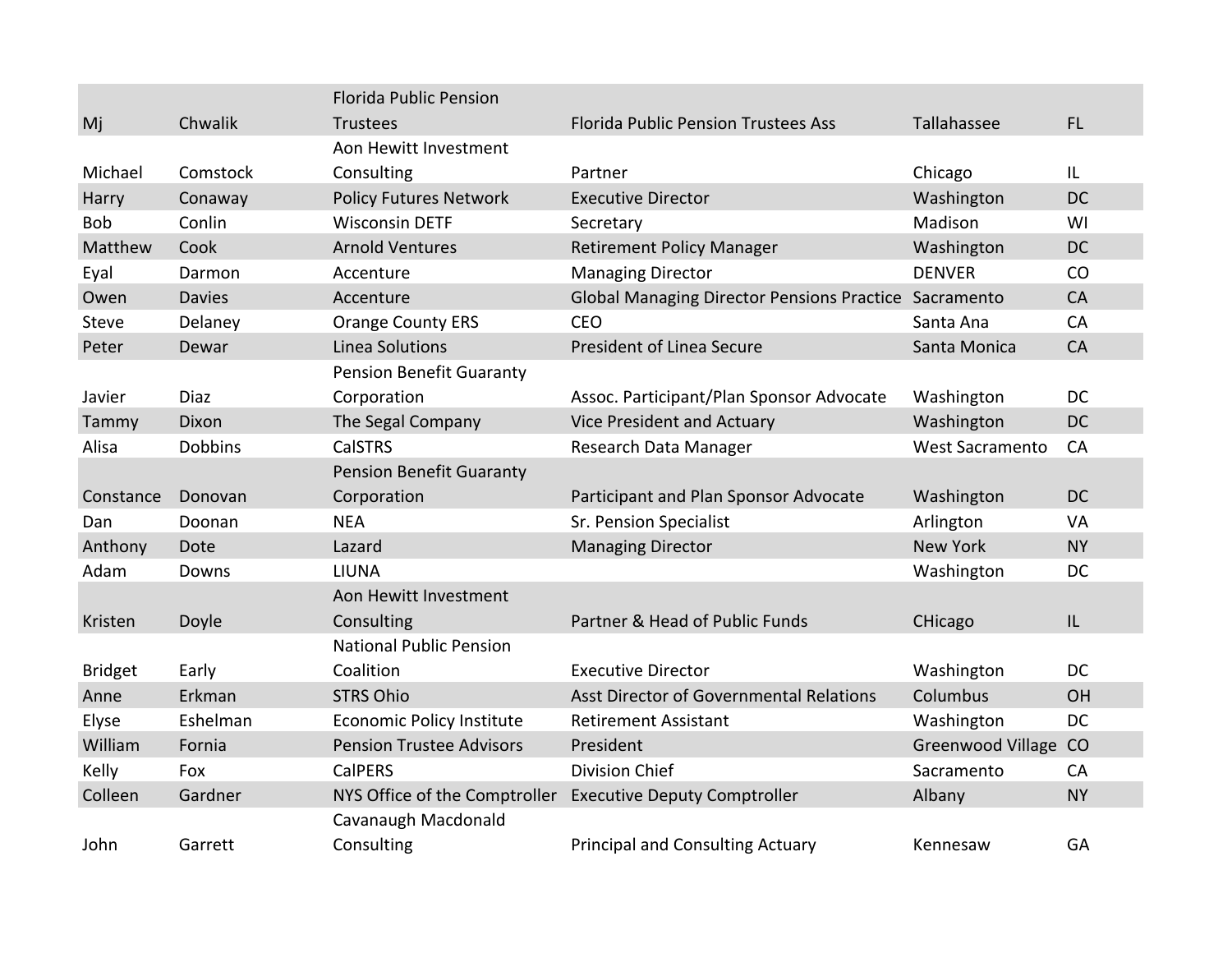| Gordon       | Gatien    | <b>OPERS</b>                         | <b>Director of External Relatios</b>       | Columbus         | <b>OH</b> |
|--------------|-----------|--------------------------------------|--------------------------------------------|------------------|-----------|
|              |           | <b>Maryland State Retirement</b>     |                                            |                  |           |
| Michael      | Golden    | Agency                               | <b>Director of External Affairs</b>        | <b>Baltimore</b> | <b>MD</b> |
| Josh         | Gotbaum   | <b>Brookings Institution</b>         | <b>Guest Scholar</b>                       | Washington       | <b>DC</b> |
|              |           | Laura and John Arnold                |                                            |                  |           |
| Robb         | Gray      | Foundation                           | Vice President for Policy & Advocacy       | Washington       | <b>DC</b> |
| Eli          | Greenblum | The Segal Company                    | Senior Vice President and Chief Actuary    | Washington       | <b>DC</b> |
|              |           | U.S. Government                      |                                            |                  |           |
| Jennifer     | Gregory   | <b>Accountability Office</b>         | Senior Analyst                             | Washington       | <b>DC</b> |
| Glen         | Grell     | <b>PSERS</b>                         | <b>Executive Director</b>                  | Harrisburg       | PA        |
| Yosangel     | Haddad    | Callan LLC                           | <b>Senior Vice President</b>               | Summit           | <b>NJ</b> |
|              |           | <b>National Education</b>            |                                            |                  |           |
| Michael      | Hairston  | Association                          | <b>Senior Pension Specialist</b>           | Washington       | <b>DC</b> |
|              |           | NEA-Alaska/Alaska Ret. Mgt           |                                            |                  |           |
| Gayle        | Harbo     | <b>Bd</b>                            | Board member/Trustee                       | Fairbanks        | AK        |
| <b>Bryce</b> | Haws      | <b>Linea Solutions</b>               | Vice President of Strategic Relations      | Santa Monica     | CA        |
| Kevin        | Hickerson | <b>Fairfax Education Association</b> | President                                  | Fairfax          | VA        |
| Angelique    | Hill      | <b>CalRTA</b>                        | CalRTA                                     | Sacramento       | CA        |
| Roger        | Hilton    | <b>Orange County ERS</b>             | <b>Board Member</b>                        | Santa Ana        | CA        |
|              |           | Baillie Gifford International,       |                                            |                  |           |
| Liam         | Hoare     | <b>LLC</b>                           | Baillie Gifford International, LLC         | <b>New York</b>  | <b>NY</b> |
| Cindy        | Hounsell  | <b>WISER</b>                         | President                                  | Washington DC    | <b>DC</b> |
| Tarna        | Hunter    | <b>Wisconsin DETF</b>                | <b>Government Relations Director</b>       | Madison          | WI        |
|              |           | <b>Illinois Teachers' Retirement</b> |                                            |                  |           |
| <b>Dick</b>  | Ingram    | System                               | Illinois Teachers' Retirement System       | Springfield      | IL        |
| Mark         | Iwry      | The Brookings Institution            | Nonresident Senior Fellow                  | Washington       | <b>DC</b> |
| David        | John      | <b>AARP Public Policy Institute</b>  | Senior Strategic Policy Advisor            | Washington       | DC        |
|              |           | <b>National Education</b>            |                                            |                  |           |
| Sylvia       | Johnson   | Association                          | Lobbyist/Government Relations              | Washington       | <b>DC</b> |
| Laurel       | Johnson   | <b>SERS of Ohio</b>                  | <b>Senior Government Relations Officer</b> | Columbus         | OH        |
| Allen        | Jones     | <b>TEXPERS</b>                       | <b>Communications Manager</b>              | Houston          | <b>TX</b> |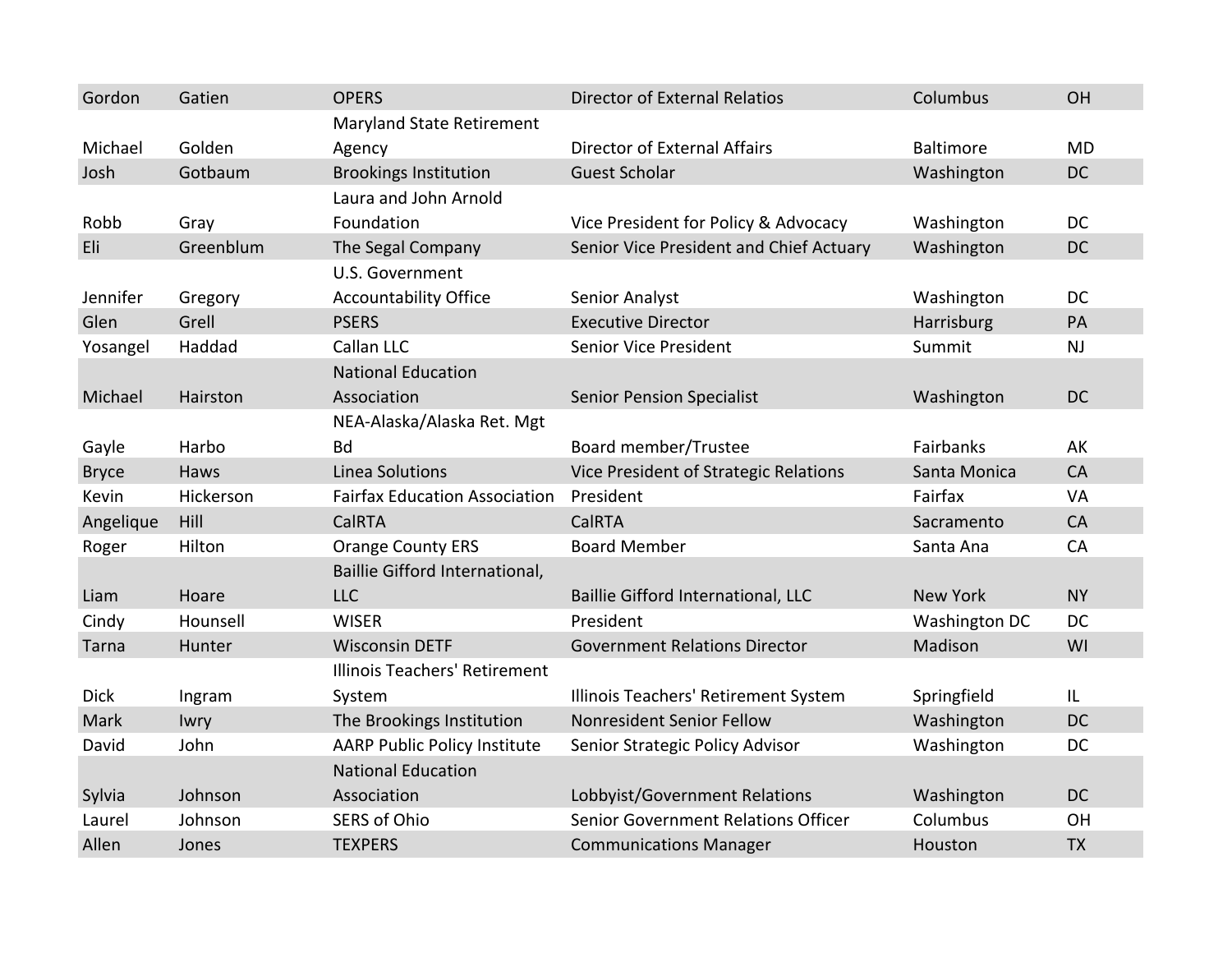| Leon         | Joyner           | The Segal Company                          | Vice President, Actuary                                          | Atlanta                | GA        |
|--------------|------------------|--------------------------------------------|------------------------------------------------------------------|------------------------|-----------|
| Frank        | Karpinski        | <b>ERS of Rhode Island</b>                 | <b>Executive Director</b>                                        | Warwick                | RI        |
|              |                  | <b>Maryland State Retirement</b>           |                                                                  |                        |           |
| Dean         | Kenderdine       | Agency                                     | <b>Executive Director</b>                                        | <b>Baltimore</b>       | <b>MD</b> |
| Kelly        | Kenneally        | <b>NIRS</b>                                | <b>Communications Consultant</b>                                 | Washington             | <b>DC</b> |
| Kathleen     |                  | Kennedy Townsend Economic Policy Institute | <b>Director of Retirement Security</b>                           | Washington             | <b>DC</b> |
| Hank         | Kim              | <b>NCPERS</b>                              | <b>Executive Director</b>                                        | Washington             | <b>DC</b> |
| Cassandra    | Kirchmeier       | Linea Solutions                            | Consultant                                                       | Santa Monica           | CA        |
| <b>Brian</b> | Klopp            | <b>AFSCME</b>                              | Labor Economist                                                  | Washington             | <b>DC</b> |
| Ted          | Knutson          | Forbes                                     | Contributor                                                      | Washington             | <b>DC</b> |
| Kate         | Lang             | Justice in Aging                           | <b>Senior Staff Attorney</b>                                     | Washington             | <b>DC</b> |
|              |                  | Cavanaugh Macdonald                        |                                                                  |                        |           |
| Larry        | Langer           | Consulting                                 | <b>Principal and Consulting Actuary</b>                          | Naperville             | IL        |
|              |                  | <b>NYS Teachers Retirement</b>             |                                                                  |                        |           |
| Thomas       | Lee              | System                                     | <b>Executive Director and CIO</b>                                | Albany                 | <b>NY</b> |
| Erin         | Leonard          | <b>MSRS</b>                                | <b>Executive Director</b>                                        | Saint Paul             | <b>MN</b> |
| Cassandra    | Lichnock         | <b>CalSTRS</b>                             | <b>Chief Operating Officer</b>                                   | <b>West Sacramento</b> | CA        |
| Rivka        | Liss-Levinson    | <b>SLGE</b>                                | Director of Research                                             | Washington             | <b>DC</b> |
| Carrie       | Lombardo         | <b>MERS of Michigan</b>                    | Chief Strategic & External Affairs Officer                       | Lansing                | MI        |
| Gerri        | Madrid-Davis     | <b>AARP</b>                                | Director, Financial Sec. & Consumer Affairs                      | Washington             | DC        |
| Deborah      | Marcotte         | The Segal Company                          | Senior Vice President and Actuary                                | Washington             | DC        |
|              |                  | <b>Florida Public Pension</b>              |                                                                  |                        |           |
| Susan        | Marden           | <b>Trustees</b>                            | <b>Florida Public Pension Trustees Ass</b>                       | Tallahassee            | <b>FL</b> |
| Kitty        | Martin           | Nuveen                                     | Managing Director, Inst. Bus Development                         | Chicago                | IL        |
| Eli          | Martinez         | <b>ERFC (Fairfax County)</b>               | <b>Executive Director &amp; CIO</b>                              | Springfield            | VA        |
|              |                  |                                            |                                                                  |                        |           |
| Lisa         | Massena          |                                            | Ascensus Government Savings Vice President, Business Development | <b>West Linn</b>       | <b>OR</b> |
| Sandy        | Matheson         | <b>MainePERS</b>                           | <b>Executive Director</b>                                        | Augusta                | <b>ME</b> |
|              |                  | <b>Florida Public Pension</b>              |                                                                  |                        |           |
| Sean         | <b>McKinstry</b> | <b>Trustees</b>                            | <b>Florida Public Pension Trustees Ass</b>                       | Tallahassee            | FL.       |
| Shana        | Morse            | Minnesota PERA                             | <b>Stakeholder Communication Director</b>                        | St. Paul               | <b>MN</b> |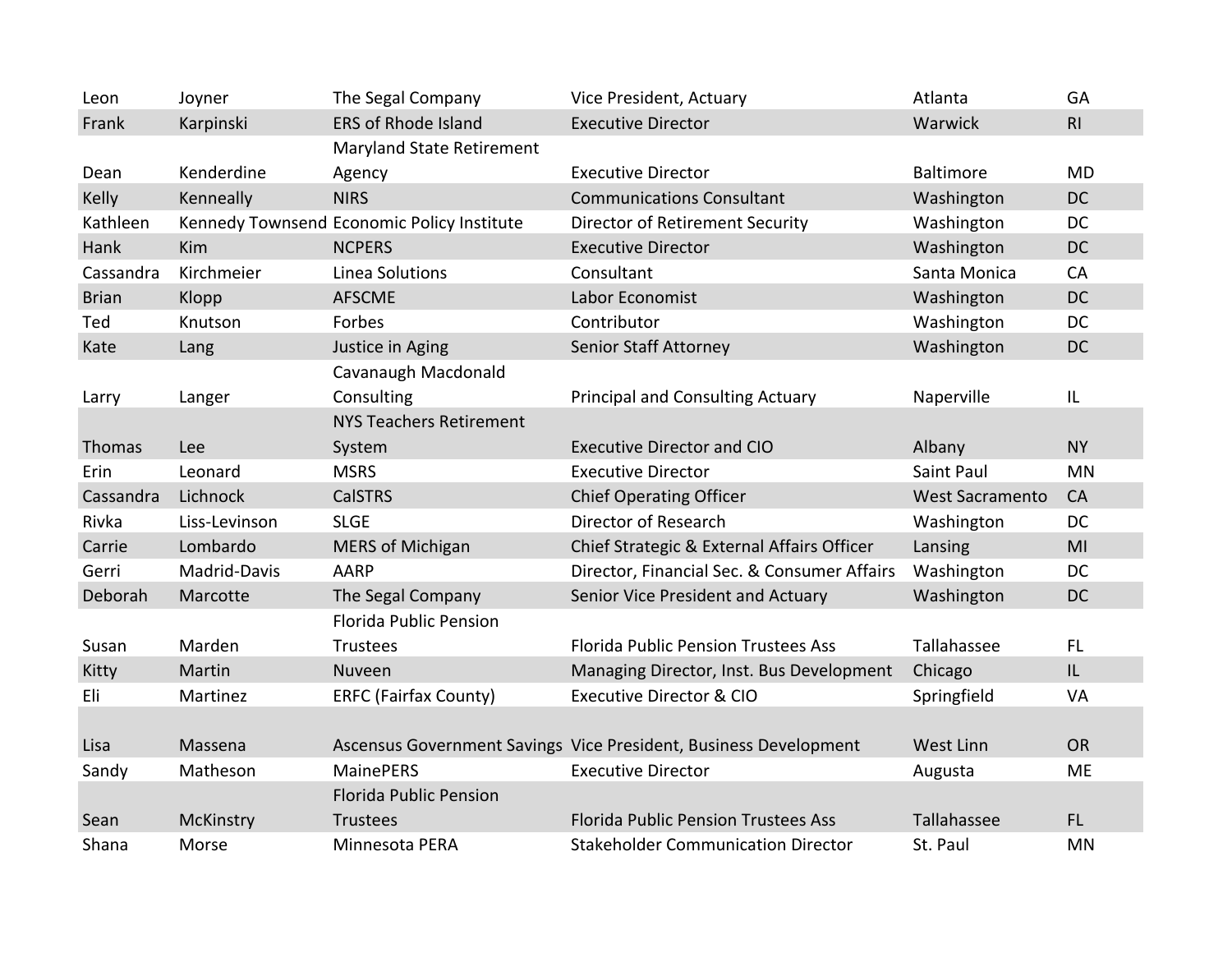| Donna     | Mueller            | <b>Iowa PERS</b>                | <b>CEO</b>                               | Des Moines           | IA        |
|-----------|--------------------|---------------------------------|------------------------------------------|----------------------|-----------|
| Helen     | Nixon              | <b>ERFC (Fairfax County)</b>    | Trustee                                  | Springfield          | VA        |
| Carol     | <b>Nolan Drake</b> | <b>SERS of Ohio</b>             | <b>Government Liasion</b>                | Columbus             | OH        |
| Diane     | Oakley             | <b>NIRS</b>                     | <b>NIRS</b>                              | Washington           | <b>DC</b> |
|           |                    | <b>Consumer Financial</b>       |                                          |                      |           |
| Hector    | Ortiz              | <b>Protection Bureau</b>        | <b>Senior Policy Analyst</b>             | Washington           | <b>DC</b> |
| Michelle  | Palatas            | <b>Tegrit</b>                   | <b>CSO</b>                               | Livonia              | MI        |
| Kerry     | Pechter            | Retirement Income Journal       | Publisher                                | <b>Emmaus</b>        | PA        |
| Michael   | Piccinelli         | <b>AFT</b>                      | Associate                                | Washington           | <b>DC</b> |
|           |                    | <b>Pension Benefit Guaranty</b> |                                          |                      |           |
| Lauren    | Pierce             | Corporation                     | Management and Program Analyst           | Washington           | <b>DC</b> |
| Lori      | Prater             | Congressman Mike Kelly          | <b>Policy Director</b>                   | Washington           | DC        |
| Chris     | Prevatt            | <b>Orange County ERS</b>        | <b>Board Member</b>                      | Santa Ana            | <b>CA</b> |
|           |                    | <b>Florida Public Pension</b>   |                                          |                      |           |
| Kimberile | Prior              | <b>Trustees</b>                 | <b>Florida Public Pension Trustee</b>    | Tallahassee          | <b>FL</b> |
| Ida       | Rademacher         | Aspen Institute                 | <b>Vice President</b>                    | Washington           | <b>DC</b> |
| Jake      | Ramirez            | <b>NIRS</b>                     | <b>Manager of Membership Services</b>    | Washington           | <b>DC</b> |
| Jeannine  | Raymond            | <b>NASRA</b>                    | <b>Director of Federal Relations</b>     | Washington           | <b>DC</b> |
| Roger     | Rea                | Omaha SERS                      | Trustee                                  | Omaha                | <b>NE</b> |
| Tony      | Roda               | Williams & Jensen PLLC          | Partner                                  | Washington           | <b>DC</b> |
| Warren    | Rojas              | <b>Bloomberg Law</b>            | Senior reporter                          | Arlington            | VA        |
| Ron       | Saathoff           | <b>IAFF</b>                     | <b>Pension Resourse Advisor</b>          | Washington           | <b>DC</b> |
|           |                    | <b>Pension Benefit Guaranty</b> |                                          |                      |           |
| Deborah   | Schnitz            | Corporation                     | Actuary                                  | Washington           | <b>DC</b> |
| Lisa      | Scott              | <b>ERFC (Fairfax County)</b>    | <b>Communications Specialist</b>         | Springfield          | VA        |
| Andrew    | Sherman            | The Segal Company               | Senior Vice President, National Director | <b>Boston</b>        | MA        |
| Julie     | Skedd              | <b>Baillie Gifford</b>          | <b>Client Director</b>                   | <b>New York</b>      | <b>NY</b> |
| Dan       | Slack              | FPPA of Colorado                | <b>Executive Director</b>                | Greenwood Village CO |           |
| Frank     | Sposato            | Lazard                          | Director                                 | <b>New York</b>      | <b>NY</b> |
| Richard   | Stensrud           | <b>SERS of Ohio</b>             | <b>Executive Director</b>                | Columbus             | OH        |
| Amy       | Strenge            | Minnesota PERA                  | <b>Policy Coordinator</b>                | St. Paul             | <b>MN</b> |